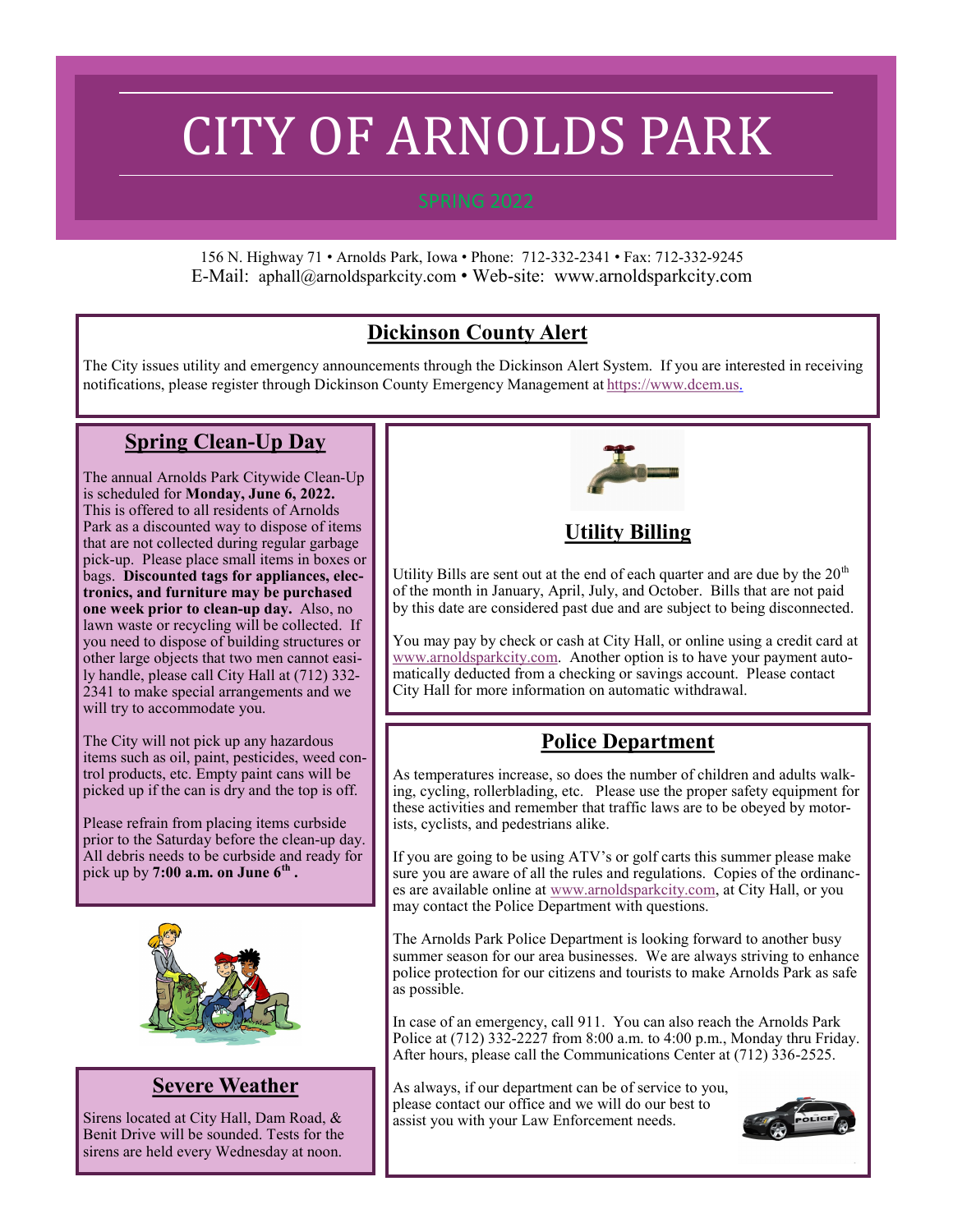#### **Garbage Collection**

Beginning Memorial Day and continuing through Labor Day, garbage will be picked up on Mondays and Fridays. **Collection begins at 7:00 a.m.** If you do not have your container out in time it will not be picked up until the next designated collection day. Should the garbage or recycling cart become damaged, please contact City Hall for repair.

Paint, lawn waste, or recyclables are not to be placed into the cart. Also, remember to place your carts at least five feet away from any structure (i.e. mailboxes, trees, cars).

## **Appliances & Electronics**

Appliances and electronics are picked up curbside yearround. You must purchase a tag for these items at City Hall. Dickinson County has a recycling facility located at  $2260 220$ <sup>th</sup> St. in Milford where you can dispose of all of the above items yourself. Please contact 712-338-2549 with any questions.



#### **Animal Protection**

**Pet Owners**: There is a Leash Law in Arnolds Park. It is unlawful for any owner to allow an animal to run at large within the City limits. "At large" means off the premises of the owner and not under the control of a competent person who has the animal on a maximum 10-foot leash, restrained within a motor vehicle, or housed in a veterinary hospital or kennel. Animals found at large in violation of this chapter shall be seized and impounded at the impoundment facility utilized by the City; or, at the discretion of the peace officer, the owner may be served a summons to appear before a proper court to answer charges made thereunder.

## **Recycling**

Curbside recycling days are the  $2<sup>nd</sup>$  and  $4<sup>th</sup>$  Fridays of each month. Please contact City Hall if you would like to receive a recycling container at no charge. Recycling must be placed in the correct container in order to be picked up, Town  $&$  Country will not pick up recycling in any other container or if it is mixed in with garbage. Please have containers out by 7:00 a.m. on pick-up day. If you do not have your container out in time it will not be picked up until the next designated pick-up day. There are recycling bins located at 700 240<sup>th</sup> Ave. if you should miss the curbside collection.

Accepted recyclables include: cans (steel, tin, aluminum), plastic containers (bottles, tubs, jugs), flattened cardboard, paper (newspapers, office paper, junk mail, magazines, phone books). Shredded paper and plastic bags need to be bagged separately in clear plastic bags. **Do not recycle the following items:** Glass (bottles, jars), styrofoam, ceramics, porcelain, baking glass, toys, clothes, shoes, rubber, waste & food, pizza boxes, hazardous materials (paint, lead, glue, oil), electronics (TVs, keyboards, batteries, bulbs), furnace filters.



#### **Yard Waste and Open Burning**

The City has proper disposal methods for yard waste and we ask that it never be blown into or placed on the streets, public roads, or neighboring lots.

If you wish to have your yard waste (no dirt or rocks) picked up it must be placed in City bags, tied shut, and placed **curbside by 7:00 a.m. on Tuesdays.** The bags must not weigh more than 50 pounds. Cut branches in 4 ft. lengths and bundle with a City bag attached. City bags are available for purchase at City Hall and at Casey's in Arnolds Park. Another option is to drop off your bags at the Dickinson County Regional Collection Center located at  $2260$   $220<sup>th</sup>$  St. (A34) Milford, IA; charges may apply.

If you choose to burn your yard waste, please be courteous to neighbors and use good judgment based on weather conditions. All fires must be attended by a person 18 years of age or older at all times. Any yard waste that you burn on your property, must originate on your property. *The burning of garbage, rubber, or anything of a toxic matter is strictly prohibited. Yard waste cannot be burned on City property.*

#### **Golf Cart Parking**

New this summer is a parking area located at 74 W. Broadway St. (next to Amy's Sign Design). This lot is designated for ATV, golf cart, and motorcycle parking only.